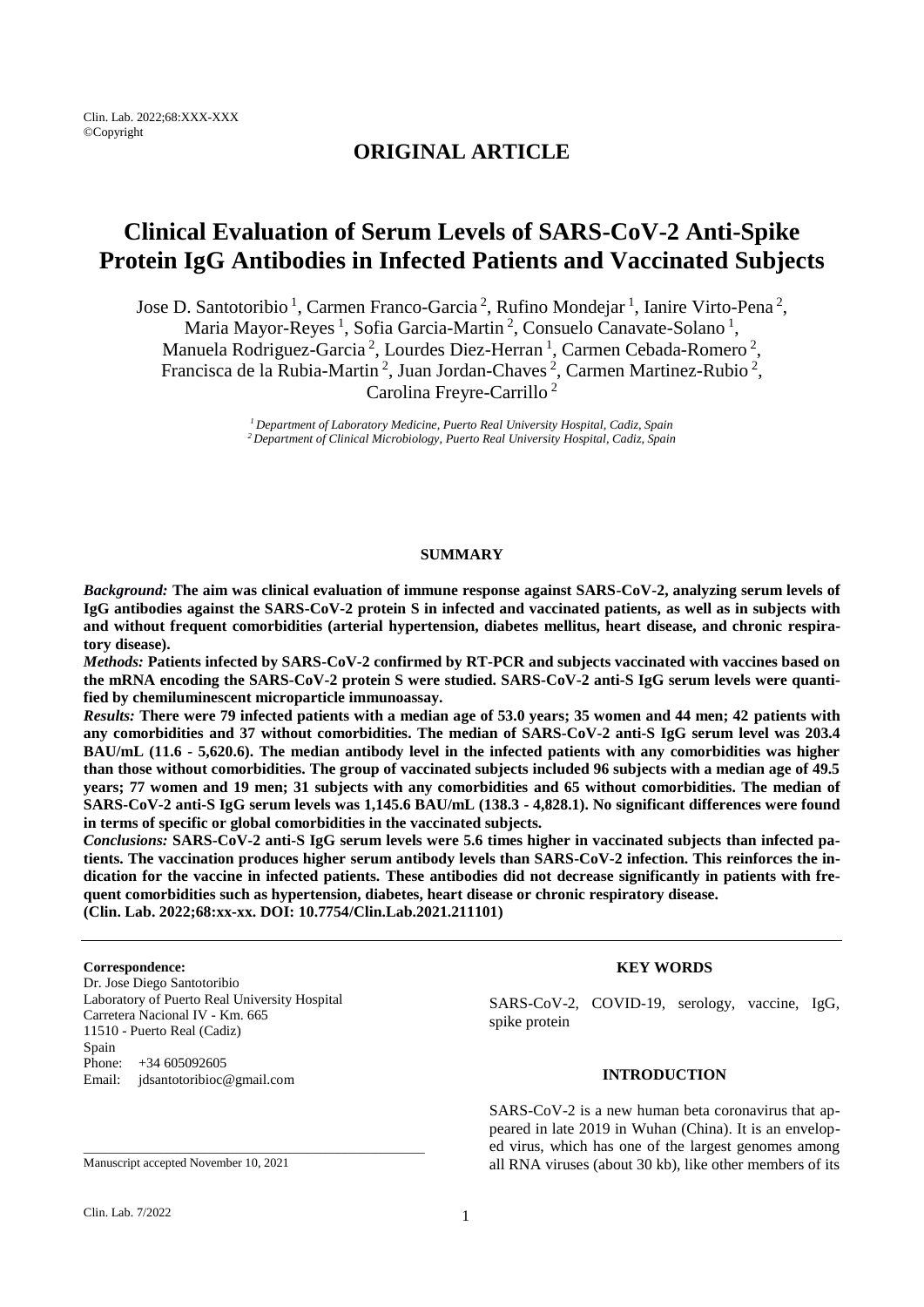family. These viruses are mainly associated with respiratory and enteric diseases, both in animals and humans [1]. The SARS-CoV-2 infection, also called COVID-19, causes very heterogeneous symptoms, ranging from asymptomatic forms, key in the silent transmission of the virus, to severe pneumonia with a fatal outcome [2, 3]. The microbiological diagnosis of the acute disease is based on the detection of the genetic material of the virus by real-time reverse transcription-polymerase chain reaction (RT-PCR) or viral antigen by rapid immunochromatographic tests in nasopharyngeal and other respiratory samples [4,5]. The immune response to this infection mainly involves memory B cells, through the production of antibodies, as well as CD4+ and CD8+ T cells. The demonstration of the presence of antibodies by indirect methods is a fundamental tool for the knowledge of the prevalence of the infection and the confirmation of cases with a negative molecular diagnosis. Most tests evaluate both IgG and IgM antibodies. IgM generally rises rapidly, while IgG rises more slowly and can persist over time reflecting longer-term immunity [6]. Two main types of antibodies are used in the serological study of SARS-CoV-2 infection: i) against the nucleocapsid (N) protein which are induced early in most infected individuals (it is unlikely that these antibodies are functionally relevant to confer protection or immunity); ii) against the spike (S) protein that probably provides immunity by neutralizing the virus [7]. Serological studies are also necessary for the evaluation of the immune status in vaccinated people. The vaccination process stimulates the immune system to generate memory B cells producing neutralizing antibodies, as is the case with mRNA-based COVID-19 vaccines encoding the S protein of SARS-CoV-2 [8].

Clinical studies evaluating serological tests are necessary to determine the strength of immunity against SARS-CoV-2 after infection or vaccination. The aim of this study was the clinical evaluation of the immune response against SARS-CoV-2, analyzing the levels of IgG antibodies against the SARS-CoV-2 protein S in infected patients and vaccinated subjects, as well as in subjects with and without frequent comorbidities (hypertension, diabetes, heart disease and chronic respiratory disease).

## **MATERIALS AND METHODS**

#### **Study design**

The study is a descriptive, retrospective, observational and cross-sectional study and complies with the ethical recommendations of the Declaration of Helsinki [9], the EC Directive 86/609/EEC for animal experiments, and with the Uniform Requirements for manuscripts submitted to biomedical journals. This work was approved by the Cadiz Research Ethics Committee (registration number 80.21).

#### **Subjects**

Patients from the Bahia de Cadiz Health Area, treated at the Puerto Real University Hospital (HUPR), were studied. Two groups of patients were analyzed according to the mechanism of generation of antibodies against SARS-CoV-2:

- 1. Patients who have generated antibodies innately (infected patients). Electronic medical records of all patients with SARS-CoV-2 infection from November 1, 2020, to March 31, 2021, were reviewed. We included patients infected by SARS-CoV-2, confirmed by RT-PCR, aged 18 years and over, and with a serological study against SARS-COV-2 after at least 21 days following the onset of symptoms or molecular diagnosis in asymptomatic patients. We excluded infected patients without a molecular diagnosis and patients who received a vaccine against SARS-CoV-2 after recovering from the infection.
- 2. Subjects who have acquired antibodies (vaccinated subjects). Electronic medical records of vaccinated subjects between January 1 and March 31, 2021, were reviewed. We included subjects aged 18 years and over who were vaccinated against SARS-CoV-2 with two doses of the Pfizer-BioNTech vaccine (based on the mRNA encoding the protein S), with a serological study at least 21 days after the second dose. Subjects vaccinated with vaccines other than Pfizer-BioNTech, subjects that did not receive the full vaccination schedule, or subjects previously diagnosed with COVID-19 were excluded.

## **Methods**

All venous blood samples were obtained by venipuncture, collected in standard serum tubes (VACUETTE® TUBE CAT 5 mL CAT Serum Separator Clot Activator), and centrifuged at 3,500 x g for 7 minutes at 20℃. IgG antibodies against SARS-CoV-2 protein S were quantified by chemiluminescent microparticle immunoassay (CMIA) in the Alinity i autoanalyzer (ref. 06S 6122, Abbott Laboratories, Chicago, IL, USA), with a cutoff value of 50.0 AU/mL provided by the manufacturer, equivalent to 7.1 BAU/mL (unit recommended by the World Health Organization:  $BAU/mL = 0.142 x$ AU/mL). Antibody levels below 7.1 BAU/mL were considered as negative results, and higher than 7.1 BAU/mL as positive. Antibody quantification was performed between 21 days and 6 months after infection or the last dose of vaccination to obtain maximum sensitivity [7,8].

The molecular diagnosis of SARS-CoV-2 was carried out in samples of nasopharyngeal exudate using the AllplexTM SARS-CoV-2/FluA/FluB/RSV Assay kit (ref. RV10259X, Seegene, St. Ingbert, Germany). This is a multiplex real-time RT-PCR that simultaneously detects three specific SARS-CoV-2 genes (N gene, S gene, and RdRP gene) along with influenza and respiratory syncytial virus.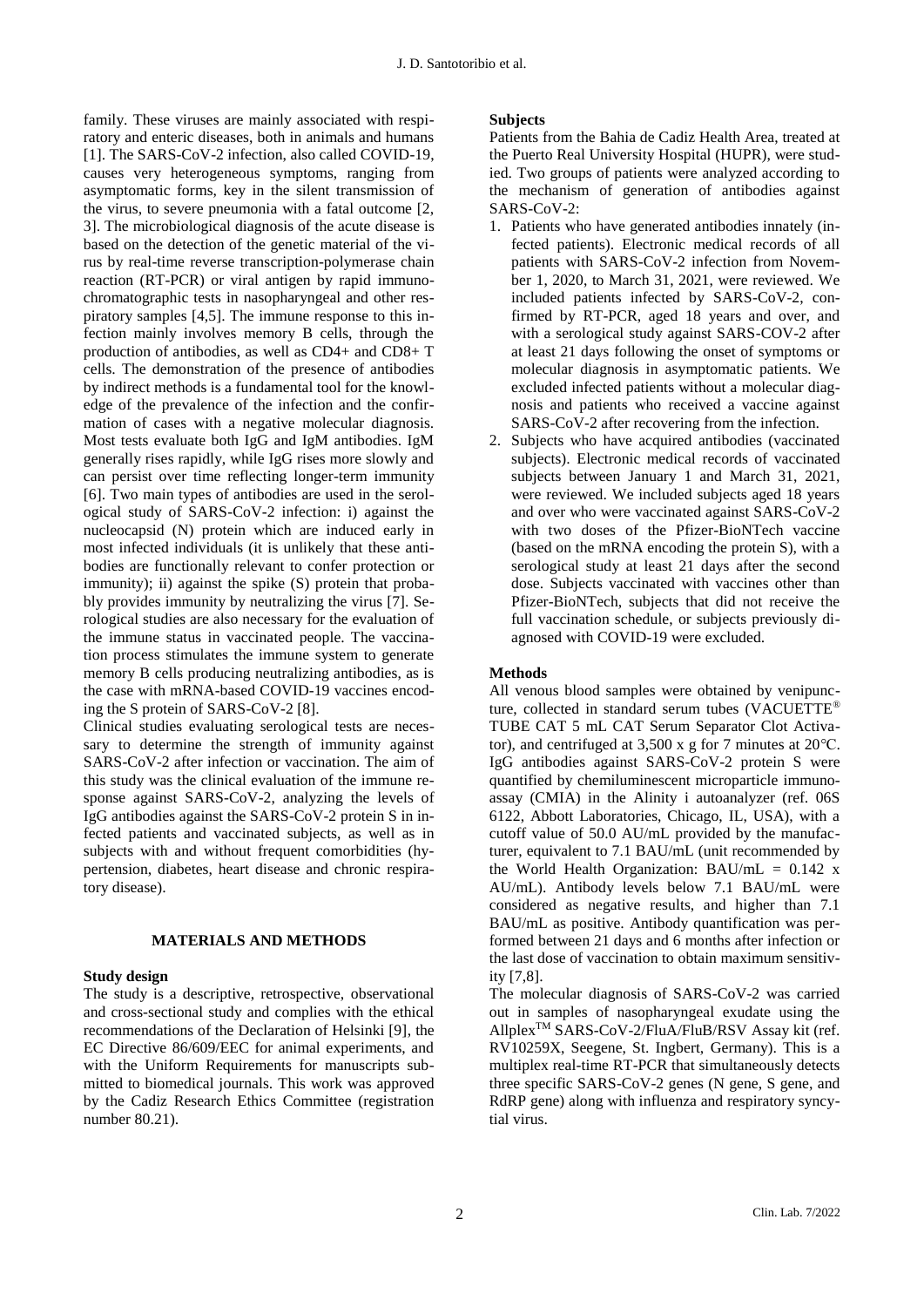## **Variables**

a) Dependent variable: Serum levels of IgG antibodies against SARS-CoV-2 protein S. Continuous quantitative variable in BAU/mL.

b) Independent variables: demographic data (age and gender); common comorbidities (diabetes mellitus, arterial hypertension, heart disease (coronary syndromes, cardiac arrhythmias, cardiomyopathies) or chronic respiratory diseases (bronchial asthma, chronic obstructive pulmonary disease)); time to serology in infected patients (days elapsed between the appearance of symptoms and the determination of antibodies, or between the molecular diagnosis and the quantification of antibodies in asymptomatic patients); and time to serology in vaccinated subjects (days elapsed between the administration of the second dose and the antibody quantification).

#### **Sample size**

The sample size was calculated to obtain a significant difference between the means of infected patients and vaccinated subjects. Higher levels of antibodies were expected in vaccinated subjects than in infected patients. Based on our experience, with an expected mean of approximately 500 BAU/mL in infected patients and 1,500 BAU/mL in vaccinated subjects, and standard deviation of 1,000 BAU/mL in both groups, a minimum of 26 participants was required in each group to obtain a significance level  $p < 0.05$  and a power of 95%.

#### **Statistical analysis**

Statistical analysis was performed using the statistical software MedCalc 13.0 (MedCalc Software, Ostend, Belgium). We performed a descriptive analysis: qualitative variables through frequencies; quantitative variables with normal distribution with arithmetic mean and standard deviation; and quantitative variables with non-Gaussian distribution using the median and interquartile range (IQR: difference between the 75th and 25th percentiles). The D'Agostino-Pearson test was used to determine the distribution of quantitative variables. Statistical association tests included: a) Comparison between groups of patients using the chi-squared test for qualitative variables, Student's *t*-test for quantitative variables with normal distribution, and the non-parametric Mann-Whitney U test for variables quantitative with non-Gaussian distribution; and b) Correlation between quantitative variables, such as Pearson's correlation coefficient for variables with normal distribution and Spearman's Rho correlation coefficient for non-Gaussian variables.

## **RESULTS**

A total of 175 subjects were studied with ages between 19 and 89 years (median  $= 51.0$  years), 112 (64%) were women and 63 (36%) were men. The anti-S SARS-CoV-2 IgG serum levels ranged between 11.6 and 5,620.6 BAU/mL (median  $= 781.2$  BAU/mL). Time to serology ranged between 21 and 167 days (median  $=$  41 days).

The group of infected patients consisted of 79 patients aged between 19 and 89 years (median  $= 53.0$  years), 35 (44.3%) women and 44 (55.7%) men, 68 (86.1%) symptomatic and 11 (13.9%) asymptomatic. The anti-S SARS-CoV-2 IgG serum levels ranged from 11.6 to 5,620.6 BAU/mL (median =  $203.4$  BAU/mL). The time from the onset of symptoms or molecular diagnosis in asymptomatic patients to antibody quantification ranged between 21 and 167 days (median  $= 57.0$  days). Regarding the comorbidities, 32 (40.5%) were hypertensive, 13 (16.4%) were diabetic, 18 (22.8%) had a history of heart disease, and 8 (10.1%) had chronic respiratory diseases. A directly proportional correlation was observed between serum antibody levels and time to serology (Spearman's coefficient of rank correlation (rho) = 0.458 ( $p = 0.0001$ )). Then, according to time to serology, we divided infected patients into two groups; Group A, before 60 days; and Group B, after 60 days. The descriptive statistics of serum antibody levels in both groups are shown in Table 1. Group A consisted of 40 patients with a median age of 43.5 years (19 to 81 years) and a time to serology between 21 and 57 days (median  $= 27$  days). Group B consisted of 39 patients with a median age of 62 years (30 to 89 years) and a time to serology between 65 and 167 days (median  $=$ 105 days). No differences were found between genders. We found a direct proportional correlation between serum antibody levels and age in group A (Spearman's coefficient of rank correlation (rho) =  $0.441$  (p =  $0.0059$ ), but no correlation was found in group B. In group A, we only found significant statistical differences according to the presence of symptoms, arterial hypertension or diabetes mellitus ( $p < 0.05$ ). No significant differences were found in group B with the presence of symptoms or comorbidities ( $p > 0.05$ ). The median of antibody levels in the infected patients with any comorbidities studied in this work was higher than those without comorbidities (193.6 BAU/mL vs. 60.8 BAU/mL in group A (p = 0.0175) and 464.2 BAU/mL vs. 322.5 BAU/mL in group B ( $p > 0.05$ ), respectively).

The group of vaccinated subjects included 96 subjects treated with the two doses of the vaccine, with a median age of 49.5 years (25 to 68 years), 77 (80.2%) women and 19 (19.8 %) men, and with anti-S SARS-CoV-2 IgG serum levels between 138.3 and 4,828.1 BAU/mL  $(median = 1.145.6 BAU/mL)$ . The time from the administration of the last dose of the vaccine to antibody quantification ranged between 24 and 61 days (median  $= 38$  days). Nineteen subjects (19.8%) were hypertensive, four (4.2%) were diabetic, 10 (10.4%) had a history of heart disease, and six (6.2%) had chronic respiratory disease. No correlation was found between serum antibody levels and time to serology or age. The descriptive statistics of serum antibody levels in vaccinated subjects are shown in Table 2. No significant differences were found between gender or comorbidities (p >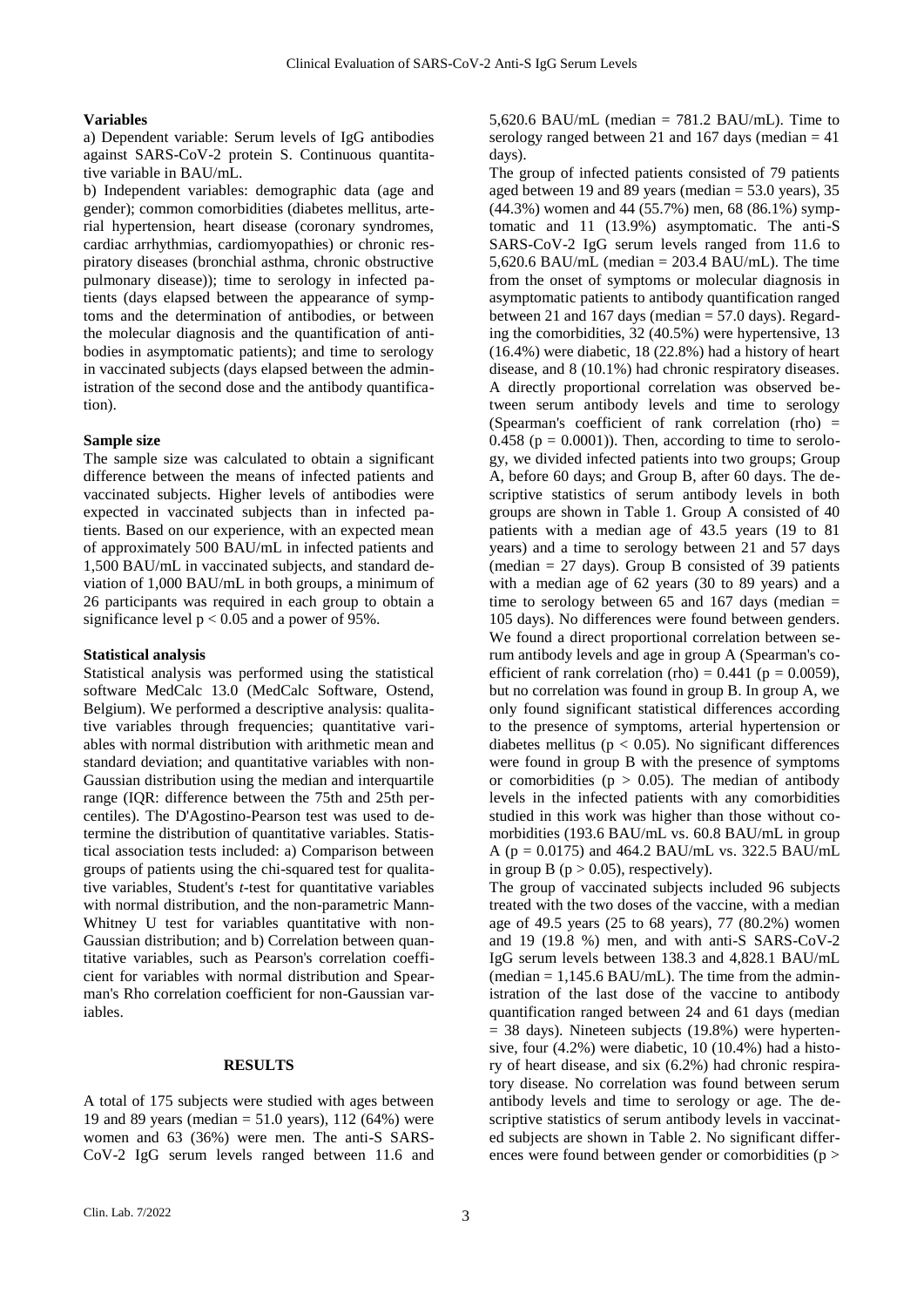|                                    |                        |                         | <b>Group A</b>                      | <b>Group B</b> |                                       |
|------------------------------------|------------------------|-------------------------|-------------------------------------|----------------|---------------------------------------|
|                                    |                        | $\mathbf n$             | anti-S IgG (BAU/mL)<br>median (IQR) | $\mathbf n$    | anti-S IgG (BAU/mL)<br>median $(IQR)$ |
| All infected patients              |                        | 40                      | 72.1(171.7)                         | 39             | 401.5(599.7)                          |
| <b>Gender</b>                      | female                 | 19                      | 108.4 (454.8)                       | <b>16</b>      | 405.1(622.8)                          |
|                                    | male                   | 21                      | 60.83(120.2)                        | 23             | 401.5(563.7)                          |
| Asymptomatic                       | yes                    | 10                      | 58.9 (82.4)                         | $\mathbf{1}$   | 1,082.7                               |
|                                    | $\mathbf{n}\mathbf{o}$ | 30                      | 98.2 (425.9)                        | 38             | 375.6 (580.4)                         |
| <b>Arterial hypertension</b>       | yes                    | 10                      | 358.2(1,737.3)                      | 22             | 406.9(658.1)                          |
|                                    | $\mathbf{n}\mathbf{o}$ | 30                      | 63.0(114.1)                         | 17             | 401.5(403.7)                          |
| <b>Diabetes mellitus</b>           | yes                    | 5                       | 628.8 (3,070.2)                     | 8              | 405.1(624.1)                          |
|                                    | $\mathbf{n}\mathbf{o}$ | 35                      | 65.3(147.7)                         | 31             | 401.5(578.4)                          |
| <b>Heart disease</b>               | yes                    | $\overline{\mathbf{4}}$ | 58.9 (28.77)                        | 14             | 484.9 (617.4)                         |
|                                    | $\mathbf{n}\mathbf{o}$ | 36                      | 96.1 (304.9)                        | 25             | 349.6 (597.2)                         |
| <b>Chronic respiratory disease</b> | yes                    | 3                       | 158.4(393.5)                        | 5              | 290.32 (667.6)                        |
|                                    | $\mathbf{n}\mathbf{o}$ | 37                      | 66.81 (170.53)                      | 34             | 432.9 (580.4)                         |
| Any comorbidity                    | yes                    | 15                      | 193.6 (1051.0)                      | 27             | 464.2 (612.8)                         |
|                                    | $\mathbf{n}\mathbf{o}$ | 25                      | 60.8(114.5)                         | 12             | 322.5 (349.6)                         |

**Table 1. Descriptive statistic of SARS-CoV-2 anti-S IgG serum levels in SARS-CoV-2 infected patients (n = 79).**

**Group A - Serology before 60 days of SARS-CoV-2 infection, Group B - Serology after 60 days of SARS-CoV-2 infection, IQR - interquartile range.**

**Table 2. Descriptive statistic of SARS-CoV-2 anti-S IgG serum levels in vaccinated subjects with vaccines based on the mRNA encoding the SARS-CoV-2 protein S (n = 96).**

|                                    |                        | $\mathbf n$             | Anti-S IgG (BAU/mL)<br>median $(IQR)$ |
|------------------------------------|------------------------|-------------------------|---------------------------------------|
| All vaccinated subjects            |                        | 96                      | 1,145.6(1,033.6)                      |
| Gender                             | female                 | 77                      | 1,276.7(1,151.7)                      |
|                                    | male                   | 19                      | 809.6 (978.9)                         |
|                                    | yes                    | $\overline{\mathbf{4}}$ | 539.4 (517.0)                         |
| Diabetes mellitus                  | no                     | 92                      | 1,154.9(1,026.0)                      |
|                                    | yes                    | 19                      | 870.9 (861.3)                         |
| <b>Arterial hypertension</b>       | $\mathbf{n}\mathbf{o}$ | 77                      | 1,149.4(1,118.0)                      |
| <b>Heart disease</b>               | yes                    | 10                      | 834.35 (1267.7)                       |
|                                    | $\mathbf{n}\mathbf{o}$ | 86                      | 1,154.9(1,008.8)                      |
|                                    | yes                    | 6                       | 747.7(525.0)                          |
| <b>Chronic respiratory disease</b> | $\bf{no}$              | 90                      | 1,173.2(1,016.1)                      |
|                                    | yes                    | 31                      | 856.9 (971.9)                         |
| Any comorbidity                    | $\mathbf{n}\mathbf{o}$ | 65                      | 1,276.7(1,062.0)                      |

**IQR - interquartile range.**

0.05).

Comparing the infected patients with the vaccinated subjects, we observed that the age and the time to serology were slightly higher in infected patients ( $p = 0.0212$ ) and  $p = 0.0129$ , respectively). Inversely, the antibody levels were lower in infected than in vaccinated (p <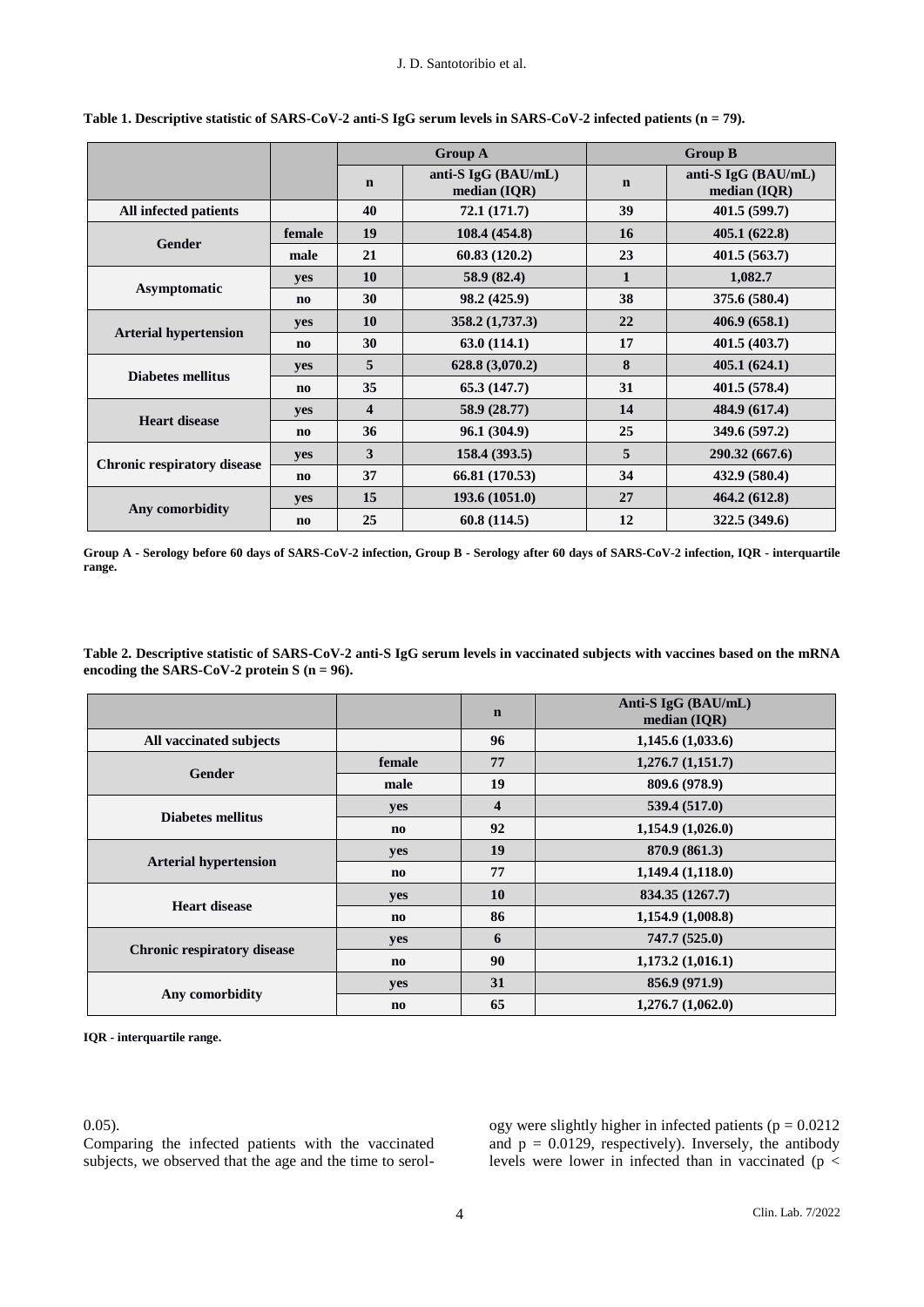**Table 3. Comparison of SARS-CoV-2 anti-S IgG serum levels in SARS-CoV-2 infected patients and vaccinated subjects with vaccines based on the mRNA encoding the SARS-CoV-2 protein S (n = 175).**

|                            | Anti-S IgG (BAU/mL) in infected<br>patients ( $n = 79$ ) | Anti-S IgG (BAU/mL) in vaccinated<br>subjects ( $n = 96$ ) |
|----------------------------|----------------------------------------------------------|------------------------------------------------------------|
| Range                      | $11.6 - 5,620.6$                                         | $138.3 - 4,828.1$                                          |
| Mean $(95\% \text{ CI})$   | $549.9(340.3 - 759.6)$                                   | $1,425.3$ $(1,222.9 - 1,627.8)$                            |
| Median $(95\% \text{ CI})$ | $203.4(149.6 - 348.0)$                                   | $1,145.6$ (879.8 - 1,382.6)                                |
| <b>Standard deviation</b>  | 936.1                                                    | 999.3                                                      |
| Interquartile range        | 542.5                                                    | 1,033.6                                                    |
| 5th percentile (95% CI)    | $19.2(12.05 - 35.7)$                                     | $361.0 (203.1 - 503.9)$                                    |
| 10th percentile (95% CI)   | $25.7(17.5 - 47.1)$                                      | $409.8 (346.5 - 574.0)$                                    |
| 25th percentile (95% CI)   | $61.9(40.6 - 144.4)$                                     | $765.7(539.1 - 857.3)$                                     |
| 75th percentile (95% CI)   | $604.4(378.0 - 908.5)$                                   | $1,799.3$ $(1,522.7 - 2,256.5)$                            |
| 90th percentile (95% CI)   | $1,218.9$ (784.6 - 3,014.2)                              | $2,936.2(2,168.1 - 3,720.1)$                               |
| 95th percentile (95% CI)   | $2,390.4 (968.8 - 5,475.9)$                              | $3,544.9(2,624 - 4,638.4)$                                 |

**CI - confidence interval.**



**Figure 1. Box and whisker of SARS-CoV-2 anti-S IgG serum levels in SARS-CoV-2 infected patients (n = 79) and vaccinated subjects with vaccines based on the mRNA encoding the SARS-CoV-2 protein S (n = 96).**

0.0001). Figure 1 and Table 3 compare the serum levels of SARS-CoV-2 anti-S IgG antibodies in infected patients and vaccinated subjects.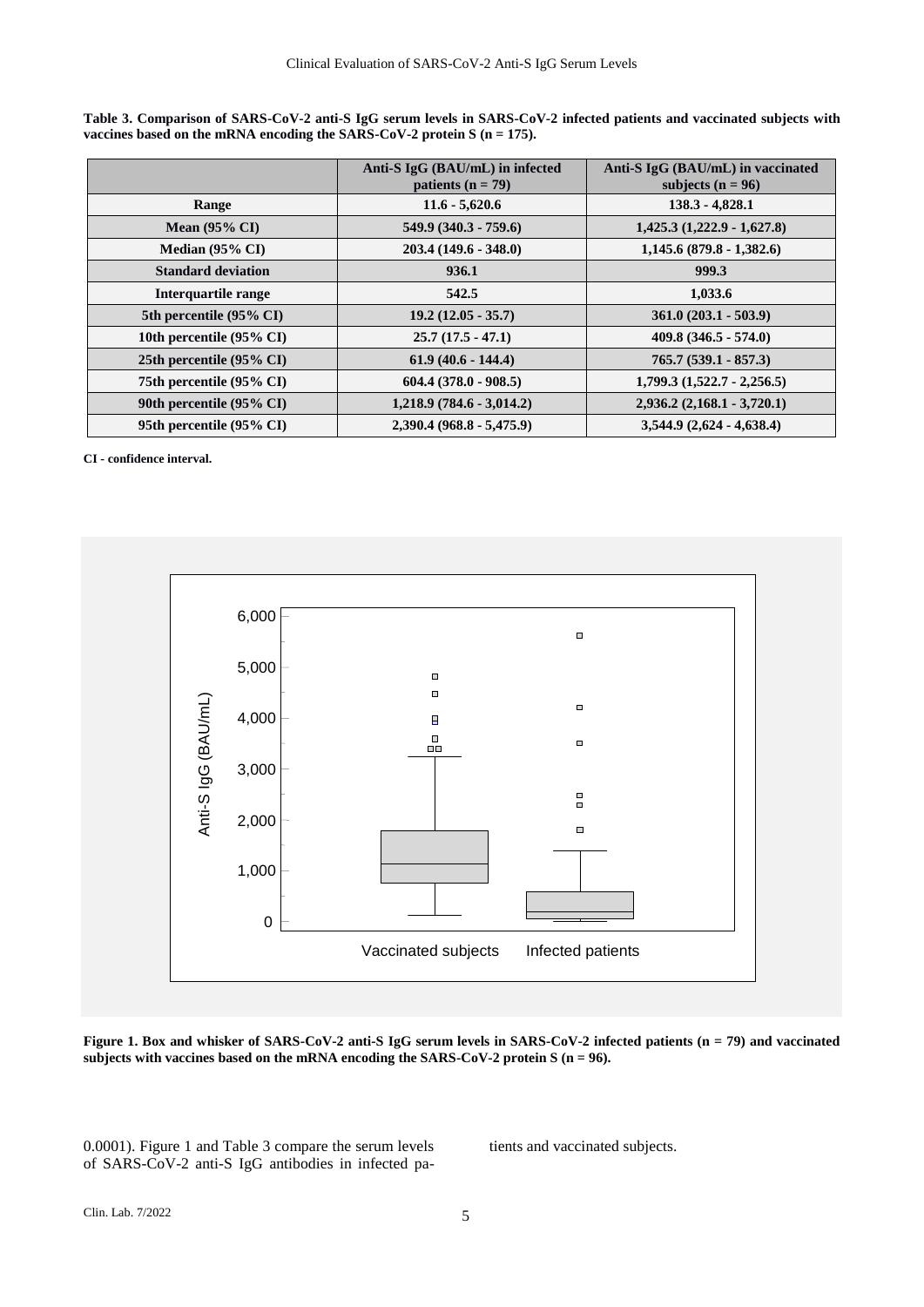## **DISCUSSION**

In this study, IgG antibodies against SARS-CoV-2 protein S have been detected in all infected patients at least 21 days after the positivity of the RT-PCR against SARS-CoV-2. Antibody levels were  $> 11.6$  BAU/mL in all infected patients, much higher than the cutoff point provided by the manufacturer (7.1 BAU/mL), which implies 100% sensitivity of the test for the diagnosis of SARS-CoV-2 infection in the study population after 21 days of infection. Recently, Narasimhan et al. [8] analyzed the anti-S SARS-CoV-2 IgG levels using the same methodology, 20 days after the positivity of the RT-PCR, and they also obtained a high sensitivity (97.6%). Other works that studied antibodies against the SARS-CoV-2 N protein, reported sensitivities between 84% and 100% [10-15].

Serum antibody levels showed a directly proportional correlation with time to serology in infected patients. The antibody levels determined from 60 days after infection (group B) were significantly higher than those determined before 60 days (group A). No differences were found in serum antibody levels between infected men and women. In terms of age, although we found a correlation with serum antibody levels in group A, this was not observed in group B. Therefore, gender or age seems to have no influence on the long-term serum antibody levels. Asymptomatic patients had lower antibody levels than symptomatic patients. It seems that the infection with clinical manifestations could increase the immune response. This fact was found in group A. Due to the small sample size of asymptomatic patients (11 patients), this assumption must be taken with caution. According to published studies [16-19], hypertension was the most frequent comorbidity in COVID-19 patients, 40.5% of patients in our study. Patients with arterial hypertension in group A presented higher antibody levels than non-hypertensive patients, although the older age of hypertensive patients could justify this difference (serum levels of antibodies were correlated with age in this group). We could find the same justification for diabetic patients. On the other hand, no significant differences were found in group B regarding comorbidities. The medians of antibody levels in infected patients with some of the comorbidities studied in this work were higher than those without comorbidities. This means that the presence of hypertension, diabetes, heart or respiratory diseases in infected patients seems not to produce a decrease in the serum levels of IgG antibodies against SARS-CoV-2 protein S.

In the group of vaccinated subjects, serum levels of IgG antibodies against SARS-CoV-2 protein S did not correlate with age or time to serology. Although serum antibody levels were higher in women than in men (1,276.7 BAU/mL vs. 809.6 BAU/mL), no statistically significant differences were found ( $p > 0.05$ ) and the number of vaccinated males was low  $(n = 19)$ . We did not find significant differences regarding specific or global comorbidities, although the median of antibody levels was lower in subjects with any comorbidity than without comorbidities (856.9 BAU/mL vs. 1,276.7 BAU/mL, respectively). The median of anti-S SARS-CoV-2 IgG serum levels was slightly higher in our study than that reported by Narasimhan et al. (1,145.6 BAU/mL vs. 908.2 BAU/mL, respectively) [8]. In another work using the same methodology, the sera of 69 subjects were analyzed 21 days after vaccination with a single dose of Pfizer-BioNTech obtaining median of anti-S SARS-CoV-2 IgG levels of 155.7 BAU/mL, much lower than that obtained in our study after complete vaccination with the two doses [7]. This highlights the importance of full-schedule vaccination.

Regarding the comparison of infected patients and vaccinated subjects, we found approximately 5.6 times higher antibody levels in vaccinated subjects than in infected patients ( $p < 0.0001$ ). Strikingly, if we compare similar time to serology, this difference was much higher (15.8 times compared with group A of infected patients; time to serology between 21 and 60 days). These results reveal a greater immunity acquired by vaccination than immunity generated innately after infection by SARS-CoV-2. These results reinforce the recommendation of the vaccination of infected patients, in order to increase protection against possible reinfections.

On the other hand, we know that most of the patients infected by a microorganism produce an innate immunity against that microorganism. If we consider that at least 95% of patients infected by SARS-CoV-2 can generate immunity, we could establish the 5th percentile of antibody serum level (19.2 BAU/mL) as the level from which a person could have an immune response with high efficacy. All vaccinated people had serum antibody levels higher than 138.3 BAU/mL, much higher than the 5th percentile of infected patients. This means that all vaccinated people included in this study acquired immunity against SARS-CoV-2.

In conclusion, SARS-CoV-2 anti-S IgG serum levels were significantly higher in vaccinated subjects than infected patients (5.6 times higher). The vaccination produces higher serum antibody levels than SARS-CoV-2 infection. This reinforces the indication for the vaccine in infected patients. Serum antibody levels in infected patients were directly correlated with time after infection, increasing significantly after 2 months. Asymptomatic infected patients could have lower levels of anti-SARS-CoV-2 IgG antibodies than symptomatic patients. Serum antibody levels did not decrease significantly in patients with frequent pathologies such as arterial hypertension, diabetes mellitus, heart disease or chronic respiratory diseases. Thus, patients vaccinated or infected by SARS-CoV-2 with any of these comorbidities will develop a humoral immunity against SARS-CoV-2 similar to those without comorbidities.

## **Declaration of Interest:**

None declared.